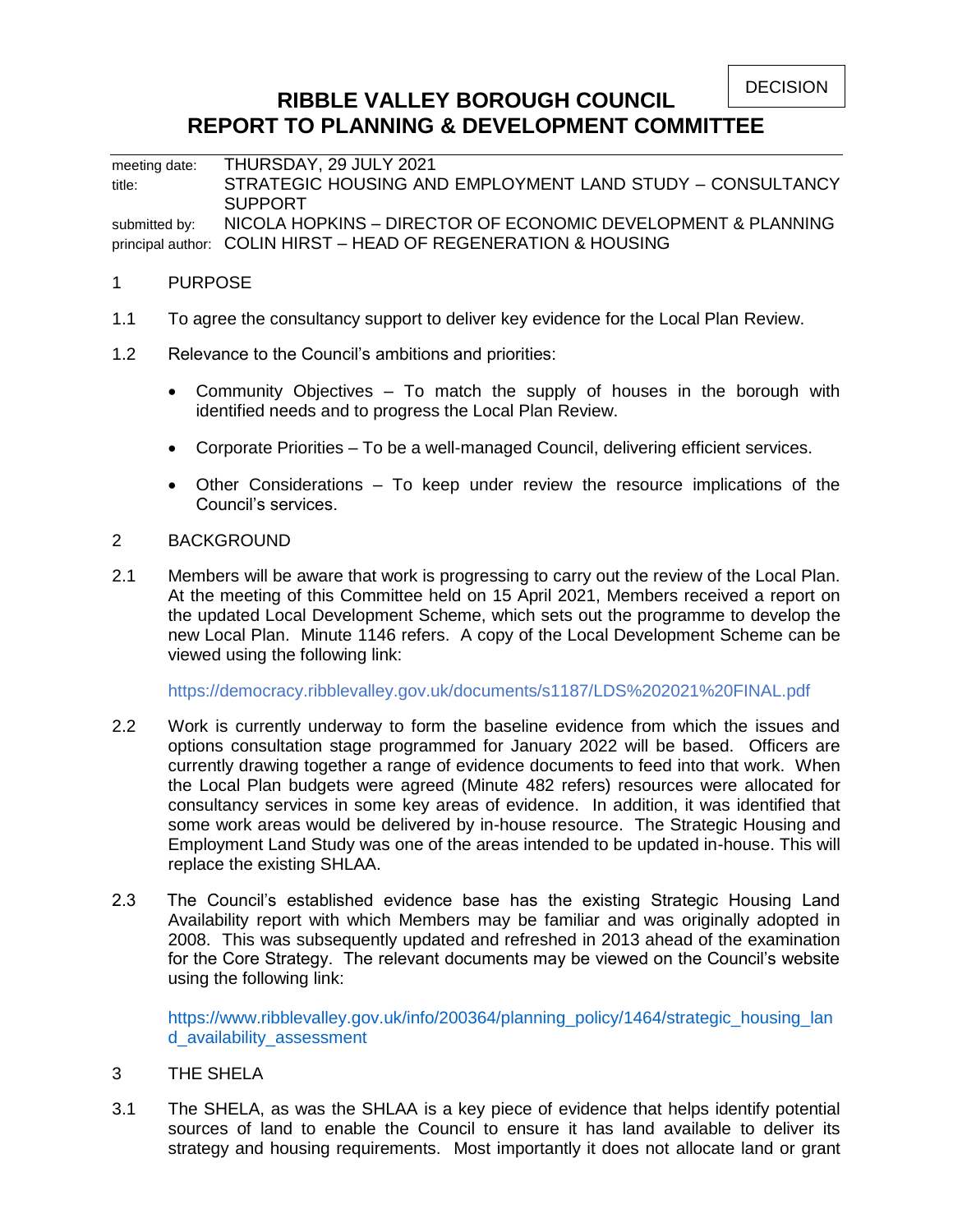permission in itself. Sites still need to follow the due process of either Local Plan allocation and/or the grant of planning permission through due process.

- 3.2 The most recent guidance in relation to strategic land studies has amended the focus to include consideration of employment sites as part of the study, hence the term SHELA, Strategic Housing and Employment Land Availability. Government guidance also sets out the process to be followed and the basis on which a SHELA would be accepted as valid. The process is shown on the flowchart attached at Appendix 1 and would provide the model by which to provide a sound study.
- 3.3 The Council is required to publish an up-to-date study as part of the plan-making process and to meet national policy requirements. Given that the last update was in 2013, it is important to make progress on putting in place a new study. A key part of the study process is to run what is termed a call for sites whereby the Council issues an invitation for sites to be put forward for consideration. This not only ensure that potential and suitable sites are identified, it also informs the preparation of the option stage by providing the opportunity for the Council to have considered reasonable alternatives as a requirement of the plan-making process.
- 3.4 Clearly this can be sensitive, however if the Council cannot demonstrate that is has considered reasonable alternatives in relation to the Development Strategy patterns of development and potential sites, there is a strong likelihood that the process will not be proved sound at Examination and the plan would be rejected.
- 4 THE NEED FOR CONSULTANCY
- 4.1 Members will recall when the Local Development Scheme was considered, reference was made to a number of resource issues, in particular those relating to ongoing staffing matters and that this would have to be kept under review and the implications brought back to Members.
- 4.2 At present one senior post within the team remains subject to long-term absence. Members will also recall that the option to recruit a temporary member of staff to help to assist and provide cover, was proposed. Successive adverts have not attracted any candidates. Similarly, as reported in April, the temporary secondment of a member of the Development Management team to support the programme has not taken place as the proposed staff member chose not to take up the secondment. Given the need to progress the plan it is considered that the most appropriate approach at this point would be to secure consultancy support to undertake the delivery of the SHELA, working as appropriate with Council Officers. With the principal work producing the SHELA outsourced, this will provide capacity for the current team to move forward on other areas of work and therefore seek to maintain the published timetable.
- 4.3 The proposal therefore is to secure consultancy support to deliver the SHELA. Elements of the work will co-ordinate with other evidence commissions in relation to employment land but by outsourcing the work at this stage, it will enable the Council to have in place the necessary key evidence to meet targets.
- 4.4 The current Local Plan budget has resources available so at this stage there is no requirement to identify additional funding. Some elements of proposed consultancy expenditure may need to be deferred pending future budget reviews, in particular in the light of the issues that arise following the issues and options consultation stage, which at this stage cannot be prejudged. The Local Plan budget was considered by this Committee at the meeting held on 6 January 2019. Minute 482 refers.